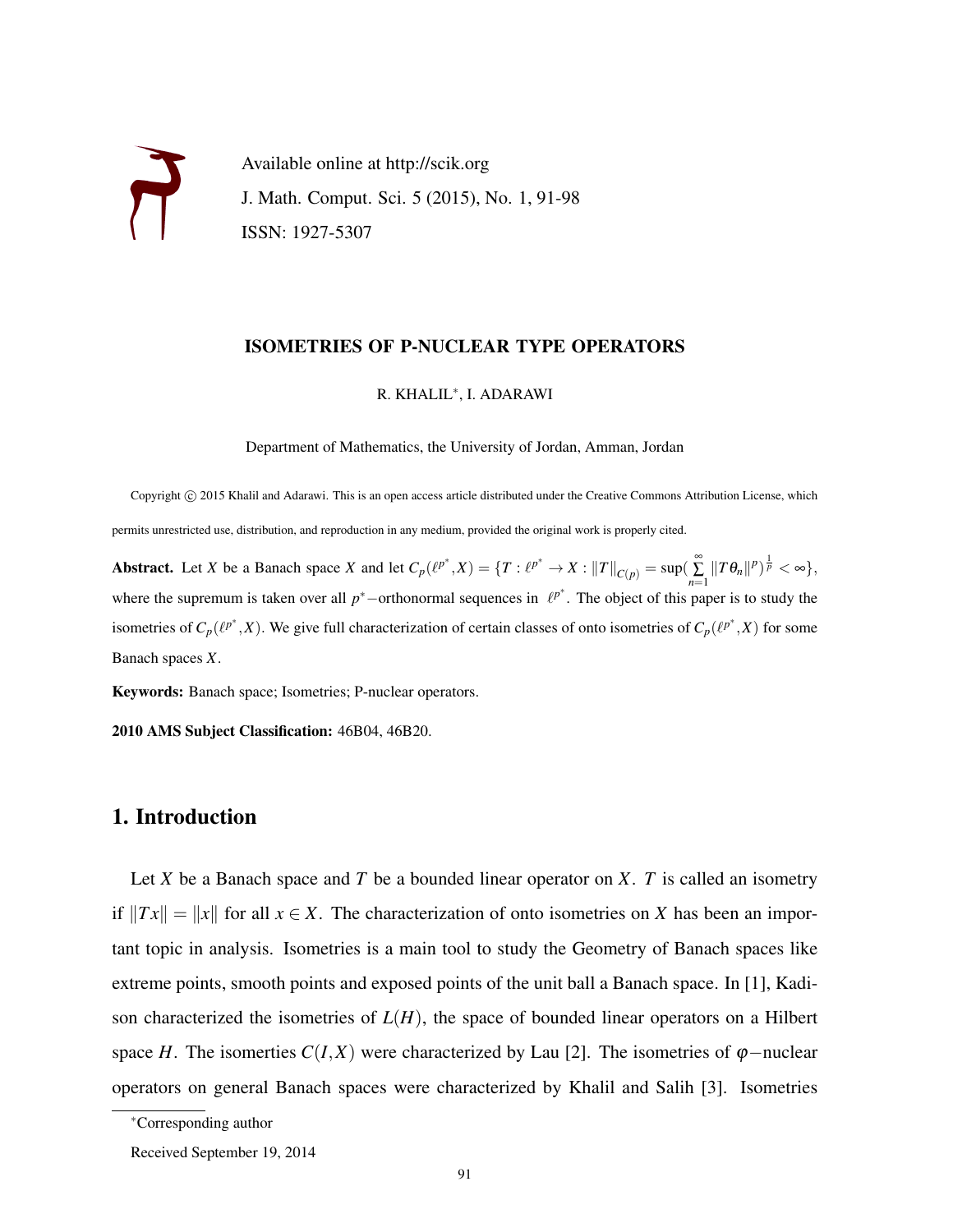of  $L(\ell^p)$   $1 \le p \ne 2 < \infty$ , was an open problem since 1951. Khalil and Saleh [4] gave a full characterization of such isometries. The isometries of the *p*-nuclear operators  $N_p(\ell^p, X)$  were characterized by Yousef and Khalil [5].

In this paper we study the onto isometries of p-nuclear type operators, to be denoted by  $C_p(\ell^{p^*}, X)$ . These are Schatten type classes. We give full characterization of some classes of onto isometries of  $C_p(\ell^{p^*}, X)$ . We refer to [2], [3], [6] and [7] for the basic facts on tensor product of Banach spaces and functional analysis.

# **2.** The Space  $C_p(\ell^{p^*}, X)$

In this section, we introduce our space of p-nuclear type operators.

**Definition 2.1.** Let *X* be a Banach space, and  $(x_n)$  be a sequence in *X*. The sequence  $(x_n)$  is called p-orthogonal if  $\|\sum \lambda_n x_n\| = (\sum |\lambda_n|^p \|x_n\|^p)^{\frac{1}{p}}$ . It is called p-orthonormal if  $\|x_n\| = 1$ .

One can easily show that in  $\ell^p$  –spaces,  $(x_n)$  is *p*-orthogonal if and only if the  $x_n^s$  have disjiont support.

Now, we introduce our space.

Definition 2.2. For a Banach space *X*, we set

$$
C_p(\ell^{p^*}, X) = \{T: \ell^{p^*} \to X: ||T||_{C(p)} = \sup(\sum_{n=1}^{\infty} ||T\theta_n||^p)^{\frac{1}{p}} < \infty\},\
$$

where the supremum is taken over all  $p^*$ -orthonormal sequences in  $\ell^{p^*}$ . One can easily see that  $(C_p(\ell^{p^*}, X), \|.\|_{C(p)})$  is a normed space.

Further, we have

**Theorem 2.3.** If X is Banach space, then  $\left(C_p(\ell^{p^*},X),\|.\|_{C(p)}\right)$  is a Banach space.

**Proof.** We claim that every absolutely convergent series is convergent. So let  $T_n \in C_p(\ell^{p^*}, X)$ be a sequence such that  $\sum_{n=1}^{\infty}$  $\sum_{n=1}^{\infty}$   $||T_n||_{C(p)} < \infty$ . We claim  $\sum_{n=1}^{\infty}$ ∑ *n*=1  $T_n \in C_p(\ell^{p^*}, X)$ . Define  $T: \ell^{p^*} \to X$  as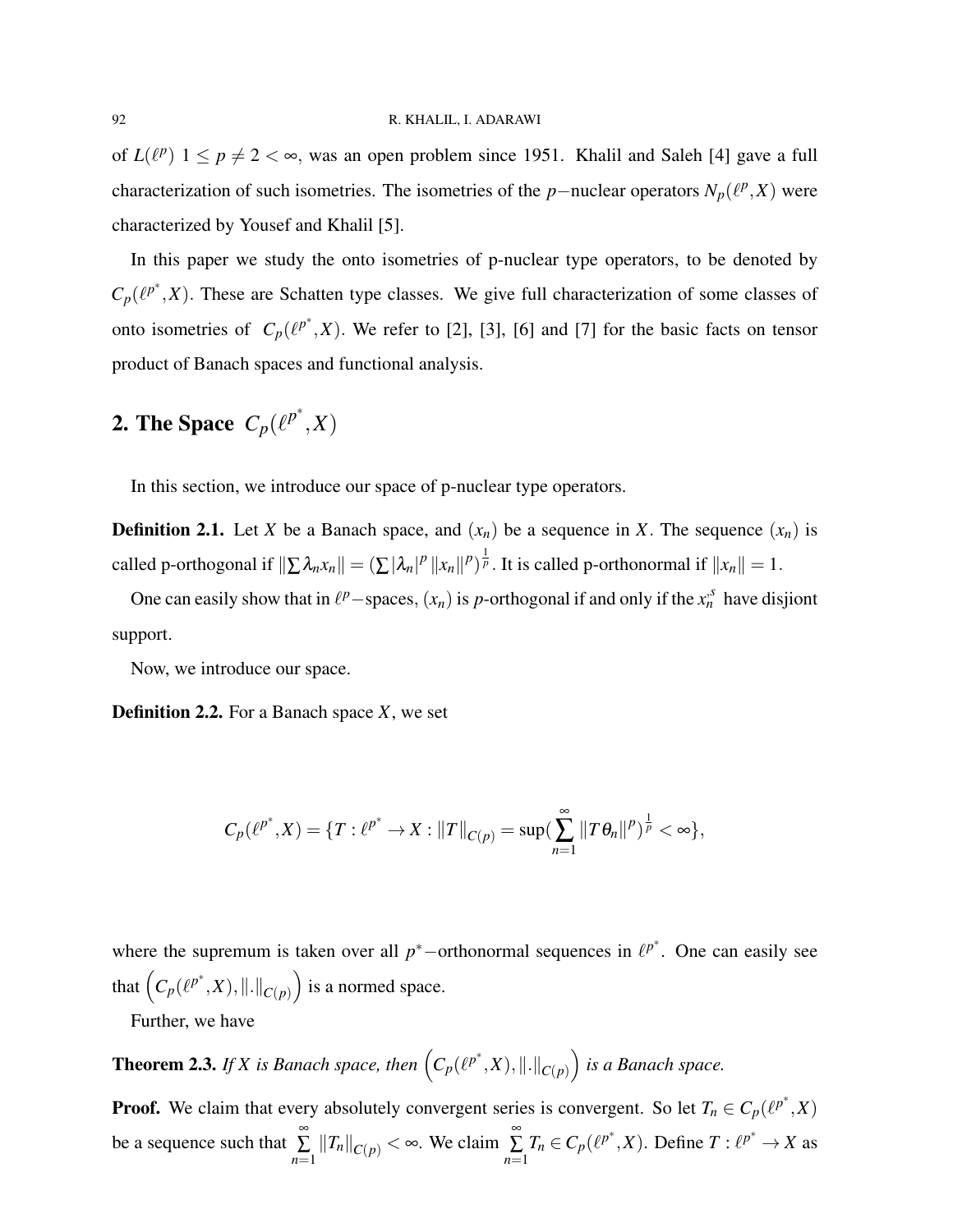$T(x) = \sum^{\infty}$  $\sum_{n=1}^{n} T_n(x)$ . Clearly, *T* is bounded and  $||T|| \le ||T||_{C(p)}$ . Further, we have

$$
\begin{aligned}\n||T||_{C(p)} &= \sup \left( \sum_{k=1}^{\infty} ||T(\theta_k)||^p \right)^{\frac{1}{p}} \\
&= \sup \left( \sum_{k=1}^{\infty} \left\| \sum_{n=1}^{\infty} T_n(\theta_k) \right\|^p \right)^{\frac{1}{p}} \\
&\leq \sup \left( \sum_{k=1}^{\infty} \left( \sum_{n=1}^{\infty} ||T_n(\theta_k)|| \right)^p \right)^{\frac{1}{p}} \\
&\leq \sup \sum_{n=1}^{\infty} \left( \sum_{k=1}^{\infty} ||T_n(\theta_k)||^p \right)^{\frac{1}{p}} \\
&\leq \sum_{n=1}^{\infty} ||T_n||_{C(p)} < \infty.\n\end{aligned}
$$

Hence, we have  $T \in C_p(\ell^{p^*}, X)$ . Remains to prove that  $\sum_{n=1}^{\infty}$ ∑ *n*=1 *T<sup>n</sup>* converge to *T*. So we claim  $||T - S_n||_{C(p)}$  → 0.

$$
\begin{aligned} \|T-S_n\|_{C(p)} &= \sup\left(\sum_{k=1}^{\infty} \|T\,\theta_k - S_n\,\theta_k\|^p\right)^{\frac{1}{p}} \\ &= \sup\left(\sum_{k=1}^{\infty} \left\|\sum_{n+1}^{\infty} T_n\,\theta_k\right\|^p\right)^{\frac{1}{p}} \\ &\leq \sup\sum_{n+1}^{\infty} \left(\sum_{k=1}^{\infty} \|T_n\,\theta_k\|^p\right)^{\frac{1}{p}} \\ &\leq \sum_{n+1}^{\infty} \|T_n\|_{C(p)} \, .\end{aligned}
$$

But this goes to zero since it is the tail of a convergent series. Hence ,  $(C_p(\ell^{p^*}, X), \|.\|_{C(p)})$  is a Banach space.

Theorem 2.4. *Let X be a Banach space. Then the followings are equivalent:*

 $(i)$   $T \in C_p(\ell^{p^*}, X)$ (*ii*) *There exist*  $(\lambda_n) \in \ell^p$ , and  $g_n \in X$ , such that  $||g_n|| = 1$ , and  $T = \sum_{n=1}^{\infty}$ ∑ *n*=1  $\lambda_n\delta_n\otimes g_n.$ *Further,*  $||T||_{c(p)} = ||(\lambda_n)||_p$ .

**Proof.** First, we show  $i \Rightarrow ii$ ). Let  $T \in C_p(\ell^{p^*}, X)$  and  $(\delta_n)$  be the natural basis in  $\ell^{p^*}$ . Then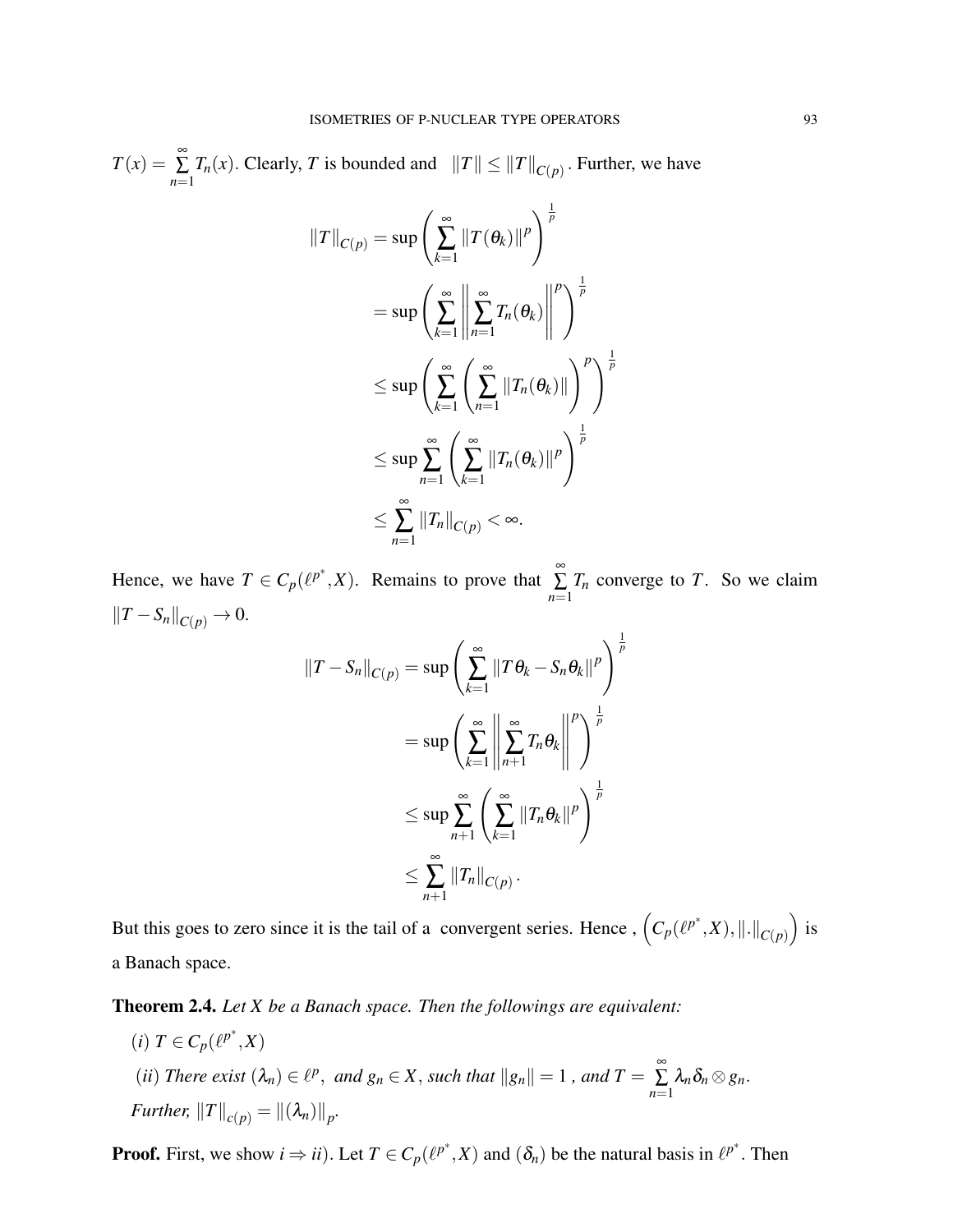$$
Tx = T\left(\sum_{n=1}^{\infty} a_n \delta_n\right), \text{ (where } x = (a_1, a_2, \dots \dots))
$$
  
\n
$$
= \sum_{n=1}^{\infty} a_n T \delta_n \text{ (since } T \text{ is bounded linear operator)}
$$
  
\n
$$
= \sum_{n=1}^{\infty} \lambda_n a_n g_n, \text{ (where } g_n = \frac{T \delta_n}{\|T \delta_n\|} \text{ and } \lambda_n = \|T \delta_n\|)
$$
  
\n
$$
= \sum_{n=1}^{\infty} \lambda_n \langle \delta_n, x \rangle g_n .
$$
  
\n
$$
(a_n = \langle \delta_n, x \rangle, \text{ and } (\lambda_n) \in \ell^p \text{ since } T \in C_p(\ell^{p^*}, X)). \text{ Consequently, } T = \sum_{n=1}^{\infty} \lambda_n \delta_n \otimes g_n. \text{ Remarks}
$$

to prove that  $\|T\|_{c(p)} = \|(\lambda_n)\|_p$ . Let  $T \in C_p(\ell^{p^*}, X)$ ,  $1 < p < \infty$ , and  $T = \sum_{n=1}^{\infty}$ ∑ *n*=1  $\lambda_n \delta_n \otimes g_n$ . Further, let  $(\theta_k)$  be any  $p^*$  - orthonormal sequence in  $\ell^{p^*}$ . Then  $T\theta_k = \sum_{k=1}^{\infty}$ ∑ *n*=1  $\lambda_n \left\langle \delta_n, \theta_k \right\rangle g_n$  and

$$
\left(\sum_{k=1}^{\infty}||T\theta_k||^p\right)^{\frac{1}{p}} = \left(\sum_{k=1}^{\infty}\left\|\sum_{n=1}^{\infty}\lambda_n\left\langle\delta_n,\theta_k\right\rangle g_n\right\|^p\right)^{\frac{1}{p}} \\
\leq \left(\sum_{k=1}^{\infty}\left(\sum_{n=1}^{\infty}\lambda_n\left\langle\left|\delta_n\right|,\left|\theta_k\right|\right\rangle\right)^p\right)^{\frac{1}{p}} \\
= \sum_{k=1}^{\infty}\left(\sum_{n=1}^{\infty}\eta_k\lambda_n\left\langle\left|\delta_n\right|,\left|\theta_k\right|\right\rangle\right),
$$

where  $\|(\eta_k)\|_{p^*} = 1$  (By Hahn Banach Theorem and the fact that  $(\ell^p)^* = \ell^{p^*}$ ). Now, if  $(e_n)$  is *p* - orthonormal in  $\ell^p$ , then ( $|e_n|$ ) is *p* - orthonormal. Hence,  $x = \sum_{n=1}^{\infty}$ ∑ *n*=1  $|\lambda_n| |\delta_n| \in \ell^p, \|x\|_p = \|(\lambda_n)\|_p,$ and  $y = \sum_{n=1}^{\infty}$ ∑ *k*=1  $|\eta_k| |\theta_k| \in {\ell^{p^*}}$ ,  $||y||_{p^*} = 1$ . Now,

$$
\left(\sum_{k=1}^{\infty}||T\theta_k||^p\right)^{\frac{1}{p}} = \left|\sum_{n,k=1}^{\infty}|\lambda_n|\,|\eta_k|\,\langle|\delta_n|,|\theta_k|\rangle\right| = \left|\left\langle\sum_{n=1}^{\infty}|\lambda_n|\,|\delta_n|,\sum_{k=1}^{\infty}|\eta_k|\,|\theta_k|\right\rangle\right|
$$

$$
= |\langle x,y\rangle| \leq ||x||_p\,||y||_{p^*} \leq \left(\sum_{n=1}^{\infty}|\lambda_n|^p\right)^{\frac{1}{p}}, \quad (||y||_{p^*} = 1).
$$

Hence, for any  $p$  - orthonormal sequence  $(\theta_k)$ , we have

$$
\left(\sum_{k=1}^{\infty}||T\theta_k||^p\right)^{\frac{1}{p}} \leq \left(\sum_{n=1}^{\infty}||T\delta_n||^p\right)^{\frac{1}{p}} = \left(\sum_{n=1}^{\infty}|\lambda_n|^p\right)^{\frac{1}{p}}.
$$
  
So,  $\sup\left(\sum_{k=1}^{\infty}||T\theta_k||^p\right)^{\frac{1}{p}} = ||(\lambda_n)||_p.$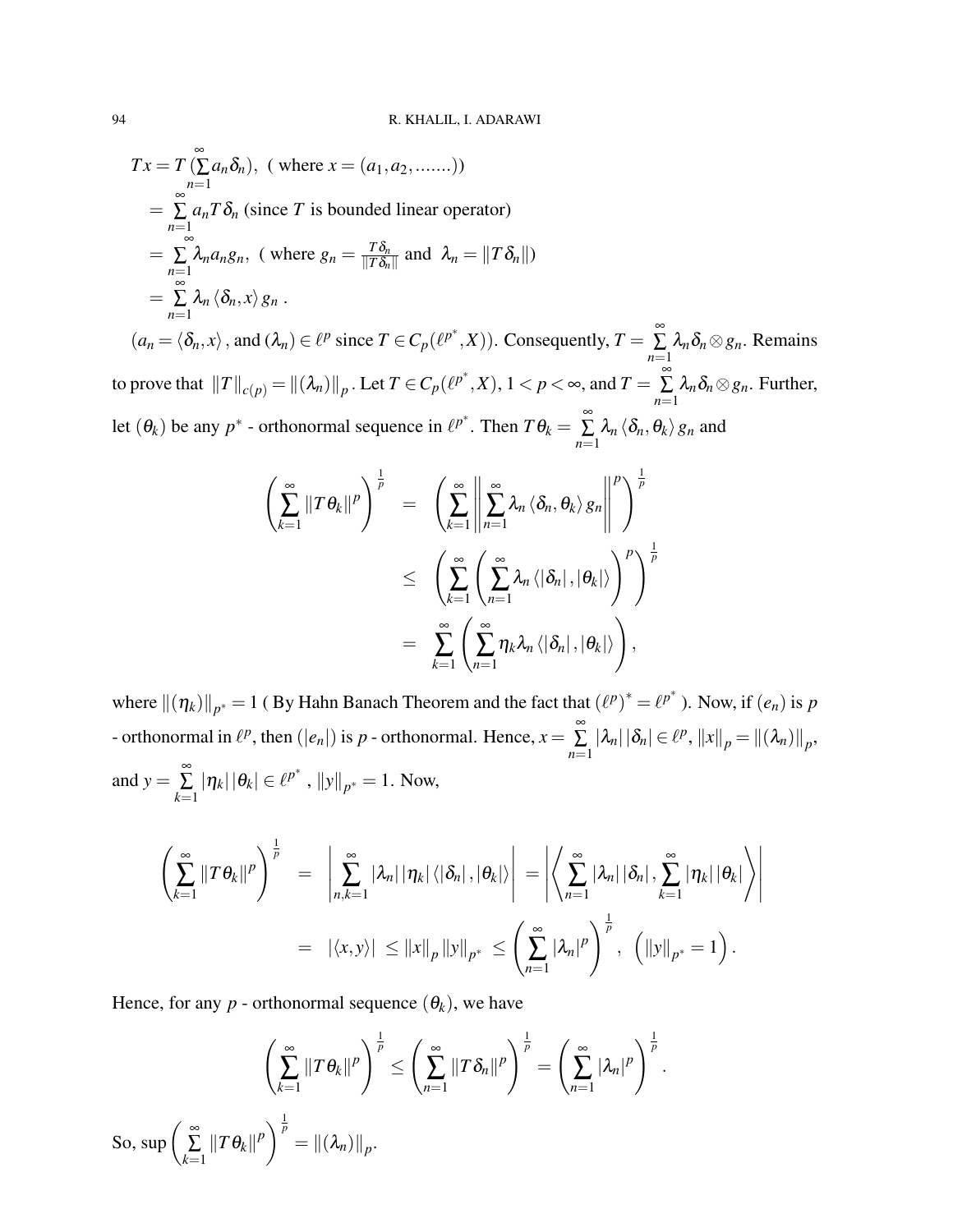Next, we show  $(ii) \Rightarrow (i)$ . Let  $T = \sum_{i=1}^{\infty}$ ∑ *n*=1  $\lambda_n \delta_n \otimes g_n$ , where  $(\lambda_n) \in \ell^p$  and  $||g_n|| = 1$ . Then as in case  $(i \Rightarrow ii)$  we get

$$
||T||_{C(p)} = \left(\sum_{n=1}^{\infty} |\lambda_n|^p\right)^{\frac{1}{p}} < \infty, \text{ and } T \in C_p(\ell^{p^*}, X).
$$

This ends the proof of the Theorem.

**Theorem 2.5.** *Every operator*  $T \in C_p(\ell^{p^*}, X)$  *has a representation for which the supremum is attained.*

**Proof.** From Theorem 2.4, we find the desired conclusion immediately.

# 3. The isometries

In this section, we study the isometric onto operators of  $C_p(\ell^{p^*}, X)$ .

**Theorem 3.1.** Let A be an isometric onto operator of  $\ell^{p^*}$ , and B be an isometric onto operator *on* X. Then the map defined by  $F: C_p(\ell^{p^*}, X) \to C_p(\ell^{p^*}, X)$ ,  $F(T) = BTA$  is an isometric onto *operator of*  $C_p(\ell^{p^*}, X)$ *.* 

**Proof.** Let  $x \in \ell^{p^*}$  and let  $T = \sum_{n=1}^{\infty}$ ∑ *n*=1  $\lambda_n \delta_n \otimes g_n$  be an element in  $C_p(\ell^{p^*}, X)$ . Since *B* is an isometry, we have

$$
F(T)x = BTAx = \sum_{n=1}^{\infty} \lambda_n \langle \delta_n, Ax \rangle Bg_n
$$
  
= 
$$
\sum_{n=1}^{\infty} \lambda_n \langle A^* \delta_n, x \rangle Bg_n = \sum_{n=1}^{\infty} \lambda_n \langle A^* \delta_n, x \rangle \hat{g}_n,
$$

where  $\parallel$  $\left\| \hat{g}_n \right\| = 1$ . Further, Since *A*<sup>\*</sup> is an isometric onto operator on  $\ell^p$ , then  $A^* \delta_n = \delta_{\varphi(n)}$ , where  $\varphi : \mathbb{N} \to \mathbb{N}$  is  $(1-1)$  and onto map on the set of natural numbers. Thus  $F(T) = \sum_{n=1}^{\infty}$  $\sum_{n=1}^{\infty} \lambda_n \delta_{\boldsymbol{\varphi}(n)} \otimes \hat{g_n}$  $=\hat{T}$ , say. Now,  $\begin{array}{c} \begin{array}{c} \begin{array}{c} \begin{array}{c} \end{array}\\ \end{array} \end{array} \end{array} \end{array}$ ∧ *T*  $\parallel$  =  $\frac{∞}{5}$ ∑ *n*=1  $|\lambda_n|^p$   $\Big)^{\frac{1}{p}}$ , and *F* is an isometry by Theorem 3.3.4. To show that *F* is onto, let  $S = \sum_{n=1}^{\infty}$ ∑ *n*=1  $a_n \delta_n \otimes g_n \in C_p(\ell^{p^*}, X)$ , and ∧  $\stackrel{\wedge }{S}=\stackrel{\infty }{\Sigma }$  $\sum_{n=1}^{\infty} a_n \delta_{\varphi^{-1}(n)} \otimes B^{-1}g_n.$ Clearly *F*( ∧  $\overset{\wedge}{S}) = \stackrel{\infty}{\Sigma}$ ∑ *n*=1  $a_n \delta_n \otimes g_n = S$ . Then *F* is onto.This completes the proof.

**Definition 3.2.** A basic atom in  $C_p(\ell^{p^*}, X)$  is an operator of the form  $\delta_k \otimes h$  for some  $k \in N$  and  $h \in X$ .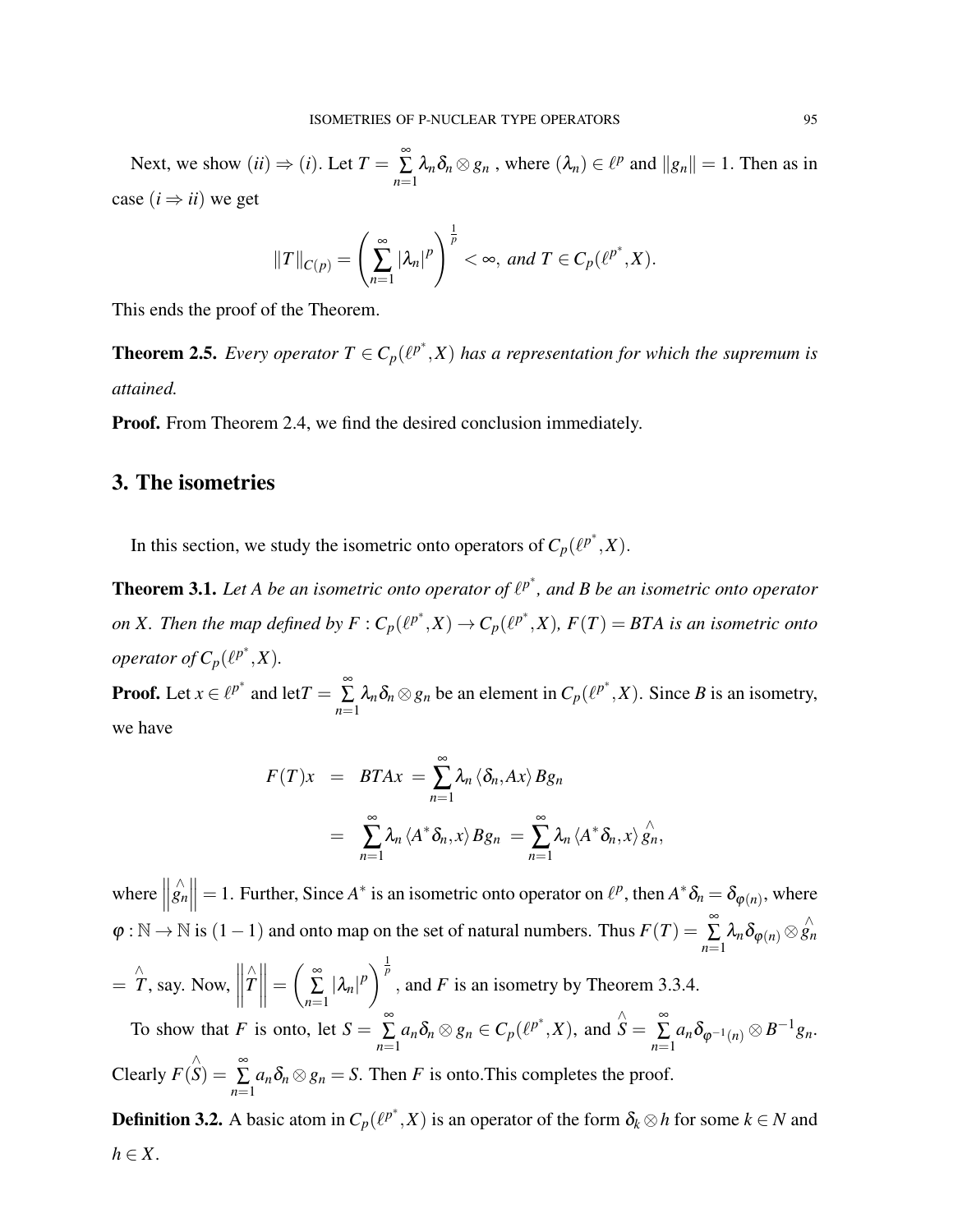**Theorem 3.3.** Let  $F: C_p(\ell^{p^*}, X) \to C_p(\ell^{p^*}, X)$ . If F preserves basic atoms and if F preserves *rank, then the following are equivalent:*

- (i) *F* is an isometric onto operator.
- (ii) There exist two isometric onto operators:  $A : \ell^p \to \ell^p$  and  $B : X \to X$ , and a sequence  $(a_n)$ ,  $|a_n| = 1$  for all *n* with  $F(\sum \delta_n \otimes x_n) = \sum A(\delta_n) \otimes a_n B x_n$ .

**Proof.** First, we show  $(i) \Rightarrow (ii)$ . Let F be an isometric onto operator. We divide the proof into steps:

Step (i) . Let  $X_1 = \delta_1 \otimes X = \{\delta_1 \otimes x : x \in X\}.$ 

Then  $F(X_1) = \{\delta_k \otimes y : y \in X \text{, for fixed } k, \forall y \in X\}.$ 

Claim. Let  $x_1, x_2 \in X$ . If possible assume  $F(\delta_1 \otimes x_1) = \delta_{k_1} \otimes \hat{x}_1$  and  $F(\delta_1 \otimes x_2) = \delta_{k_2} \otimes \hat{x}_2$ , and  $\delta_{k_1} \neq \delta_{k_2}$ . Then,  $\delta_1 \otimes x_1 + \delta_1 \otimes x_2 = \delta_1 \otimes (x_1 + x_2)$  is a basic atom. Since *F* preserves basic atoms then  $F(\delta_1 \otimes x_1 + \delta_1 \otimes x_2) = \delta_j \otimes y$  for some  $y \in X$  and  $j \in N$ . Hence,  $\delta_j \otimes y =$  $\delta_{k_1} \otimes \hat{x}_1 + \delta_{k_2} \otimes \hat{x}_2$ , which is a contradiction since  $\delta_{k_1} \neq \delta_{k_2}$ . So  $\delta_{k_1} \otimes \hat{x}_1 + \delta_{k_2} \otimes \hat{x}_2$  is not a basic atom. So  $F(\delta_1 \otimes x) = \delta_k \otimes y$ , for fixed  $k \in N$ . Similarly for  $\delta_2, \delta_3, \dots$ 

Step (ii) . Define  $A: \ell^p \to \ell^p$ ,  $A\delta_1 = \delta_k$ , where  $F(\delta_1 \otimes X) = \delta_k \otimes X$ . Similarly for  $\delta_2, \delta_3, \dots$ Then *A* is an isometric onto operator since it permutes the basis  $(\delta_k)$  and *F* is onto. So *A* can be recognized as:  $A\delta_n = \delta_{\varphi(n)}$ , where  $\varphi$  is a permutation on the set of natural numbers, *N*.

Step (iii)  $F(\delta_1 \otimes x) = \delta_{\varphi(1)} \otimes x_1$ , and  $F(\delta_2 \otimes x) = \delta_{\varphi(2)} \otimes x_1$ .

Claim. If possible assume  $F(\delta_1 \otimes x) = \delta_{\varphi(1)} \otimes y$  and  $F(\delta_2 \otimes x) = \delta_{\varphi(2)} \otimes z$ ,  $y \neq z$ . Now,  $\delta_1 \otimes x + \delta_2 \otimes x = (\delta_1 + \delta_2) \otimes x$ , which is a 1-rank operator. But  $F((\delta_1 + \delta_2) \otimes x) = \delta_{\varphi(1)} \otimes y +$  $\delta_{\varphi(2)} \otimes z$ . Now, since  $||y|| = ||z|| = ||x||$ , (since *F* is an isometry ) then either *y*,*z* are independent or  $y = \pm z$ . If *y*,*z* are independent, then  $F((\delta_1 + \delta_2) \otimes x) = \delta_{\varphi(1)} \otimes y + \delta_{\varphi(2)} \otimes z$  is a two rank operator which is a contradiction, since *F* preserves rank. Hence,  $F(\delta_1 \otimes x) = \delta_{\varphi(1)} \otimes a_1 y$ , and  $F(\delta_2 \otimes x) = \delta_{\varphi(2)} \otimes a_2 y$ , with  $|a_i| = 1$ .

In a similar way one can prove  $\{F(\delta_k \otimes x) : k \in N\} = \{\delta_{\varphi(k)} \otimes a_k y : |a_k| = 1, k \in N\}.$ 

Step (iv) . Define  $B: X \to X$ ,  $B(x) = y$ , where  $F(\delta_k \otimes x) = a_k \delta_{\phi(k)} \otimes y$ , and  $|a_k| = 1$ . Then *B* is well-defined linear maps. To prove the linearity of *B*, let  $x_1, x_2 \in X$ , and  $\beta \in \mathbb{R}$ . Then,  $F(\delta_k \otimes (\beta x_1 + x_2)) = F(\beta \delta_k \otimes x_1 + \delta_k \otimes x_2) = \beta F(\delta_k \otimes x_1) + F(\delta_k \otimes x_2) = \beta a_k \delta_{\phi(k)} \otimes \hat{x_1} + \hat{x_2}$  $a_k \delta_{\varphi(k)} \otimes x_2^{\wedge} = a_k \delta_{\varphi(k)} \otimes (\beta x_1 + x_2^{\wedge}) = a_k \delta_{\varphi(k)} \otimes (\beta B(x_1) + B(x_2)),$ , where  $|a_k| = 1$ . That is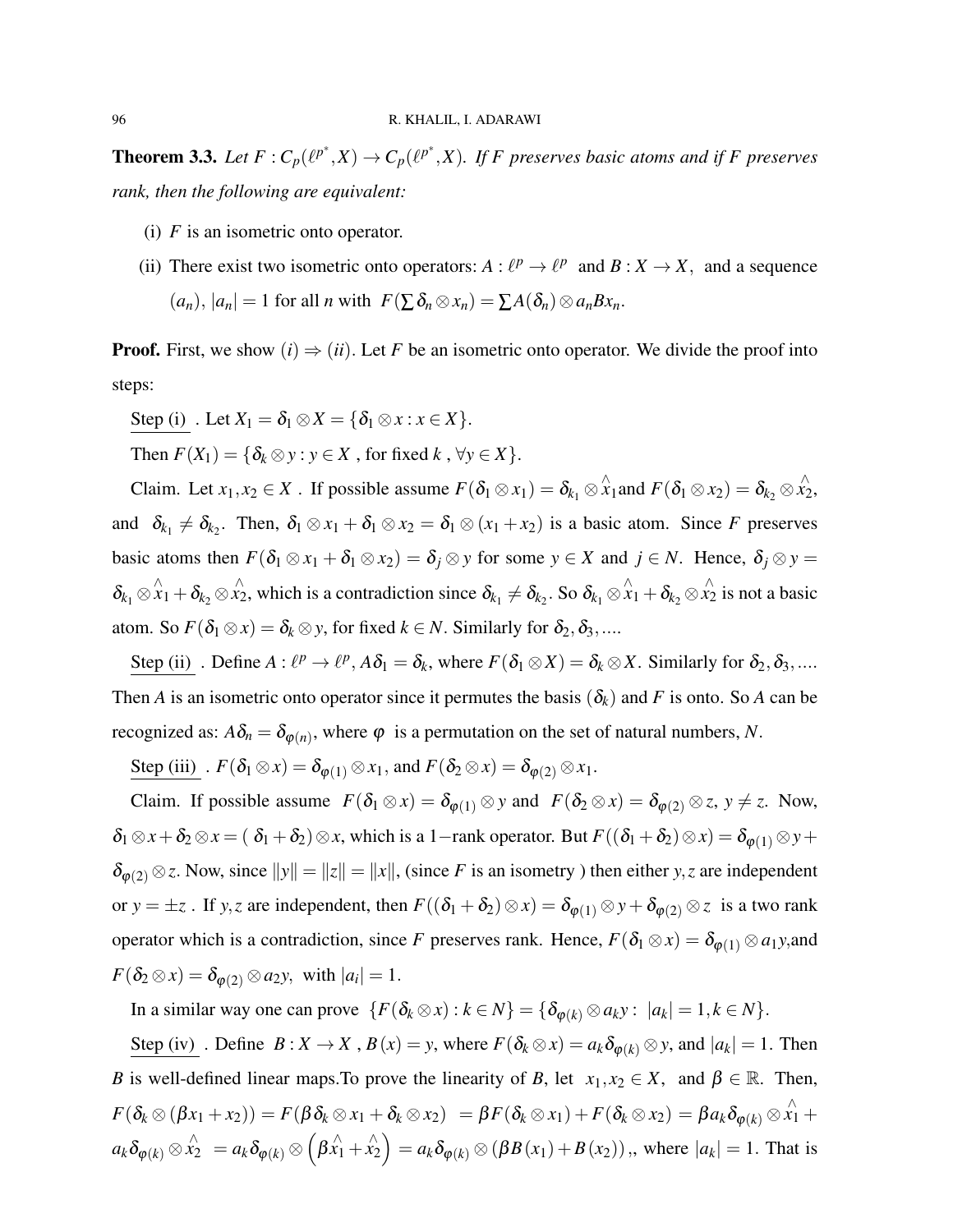$B(\beta x_1 + x_2) = \beta B(x_1) + B(x_2)$ . Since *F* is an isometric operator, we have  $||x|| = ||\delta_k \otimes x|| =$  $||F(\delta_k \otimes x)|| = ||a_k \delta_{\varphi(k)} \otimes y|| = ||y|| = ||B(x)||$ . Hence *B* is an isometry. Finally, let  $y \in X$ . Then  $\delta_k \otimes y = F(\delta_{\varphi^{-1}(k)} \otimes x)$ , since *F* is onto. Therefore,  $y = B(x)$  for some  $x \in X$ . Thus *B* is an isometric onto operator.

Now, we want to show that  $F(T) = \sum_{n=1}^{\infty}$ ∑ *n*=1  $A(\delta_n) \otimes a_n B x_n$ . Indeed, we have  $F(\sum_{n=1}^{\infty}$ ∑ *n*=1  $\delta_n \otimes x_n) =$ ∞ ∑ *n*=1  $F(\delta_n \otimes x_n) = \sum_{n=0}^{\infty}$  $\sum_{n=1}^{\infty} \delta_{\varphi(n)} \otimes a_n y_n = \sum_{n=1}^{\infty}$ ∑ *n*=1  $A(\delta_n)\otimes a_n Bx_n$ .

Now, we are in a position to show  $(ii) \Rightarrow (i)$ . Let  $T = \sum_{i=1}^{\infty}$ ∑ *n*=1  $\delta_n \otimes x_n$  be an element in  $C_p(\ell^{p^*}, X)$ . Since *B* is an isometry, we have  $F(T) = \sum_{n=1}^{\infty}$ ∑ *n*=1  $(A(\delta_n) \otimes a_n B(x_n)) = \sum_{n=1}^{\infty}$  $\sum_{n=1}^{\infty} (\delta_{\varphi(n)} \otimes a_n y_n) = \hat{T}$ , where  $||y_n|| = ||x_n||.$ 

Now,

$$
||F(T)|| = ||\hat{T}|| = \left(\sum_{n=1}^{\infty} |\lambda_n|^p\right)^{\frac{1}{p}} = ||T||.
$$

Hence *F* is an isometry by Theorem 3.1. To show that *F* is onto, let  $S = \sum_{n=1}^{\infty}$ ∑ *n*=1  $\delta_n \otimes y_n \in$  $C_p(\ell^{p^*}, X)$ , where  $y_n = a_n x_n$  such that  $|a_n| = 1$ . Let ∧  $\stackrel{\wedge }{S}=\stackrel{\infty }{\Sigma }$  $\sum_{n=1}^{\infty} \delta_{\varphi^{-1}(n)} \otimes B^{-1}x_n$ . Clearly  $F(x)$ ∧  $S) =$ ∞ ∑ *n*=1  $\delta_n \otimes a_n x_n = \sum_{n=0}^{\infty}$ ∑ *n*=1  $\delta_n \otimes y_n = S$ . Then *F* is onto. This ends the proof.

**Theorem 3.4.** Let  $T = \delta_k \otimes x \in C_1(\ell^{\infty}, X)$  with  $||T|| = 1$ . Then T is an extreme points of  $C_1(\ell^{\infty}, X)$  *if and only if x is extreme in B*[*X*].

**Proof.** Let  $x \in ext(B_1[X])$ . We claim that  $T = \delta_k \otimes x$  is an extreme points of  $C_1(\ell^{\infty}, X)$ . Without loss of generality, assume  $T = \delta_1 \otimes x$  and assume that *T* is not an extreme point. Hence, there exist  $T_1 = \sum_{n=1}^{\infty}$ ∑ *n*=1  $\delta_n \otimes x_n$  and  $T_2 = \sum_{n=1}^{\infty}$ ∑ *n*=1  $\delta_n \otimes y_n \in C_1(\ell^{\infty}, X)$  such that  $\delta_1 \otimes x = \frac{1}{2}$  $\frac{1}{2}(T_1 + T_2)$ and  $||T_1|| = ||T_2|| = 1$ . Thus  $\delta_1 \otimes x = \frac{1}{2}$  $\frac{1}{2}(T_1 + T_2)$ . So,  $(x, 0, 0, 0, ...) = \frac{1}{2}$ ∞ ∑ *n*=1  $\delta_n \otimes (x_n + y_n) =$  $\left(\frac{x_1+y_1}{2}\right)$  $\frac{y_1}{2}, \frac{x_2+y_2}{2}$  $\frac{y+y_2}{2}$ ,...). Then  $x = \frac{x_1+y_1}{2}$  which is a contradiction, since  $x \in ext(B_1[X])$ . Hence,  $\delta_k \otimes x$ is an extreme points of  $C_1(\ell^{\infty}, X)$ .

The Converse is clear. This ends the proof.

For  $X = \ell^p$ ,  $1 \le p < \infty$ , we have the following.